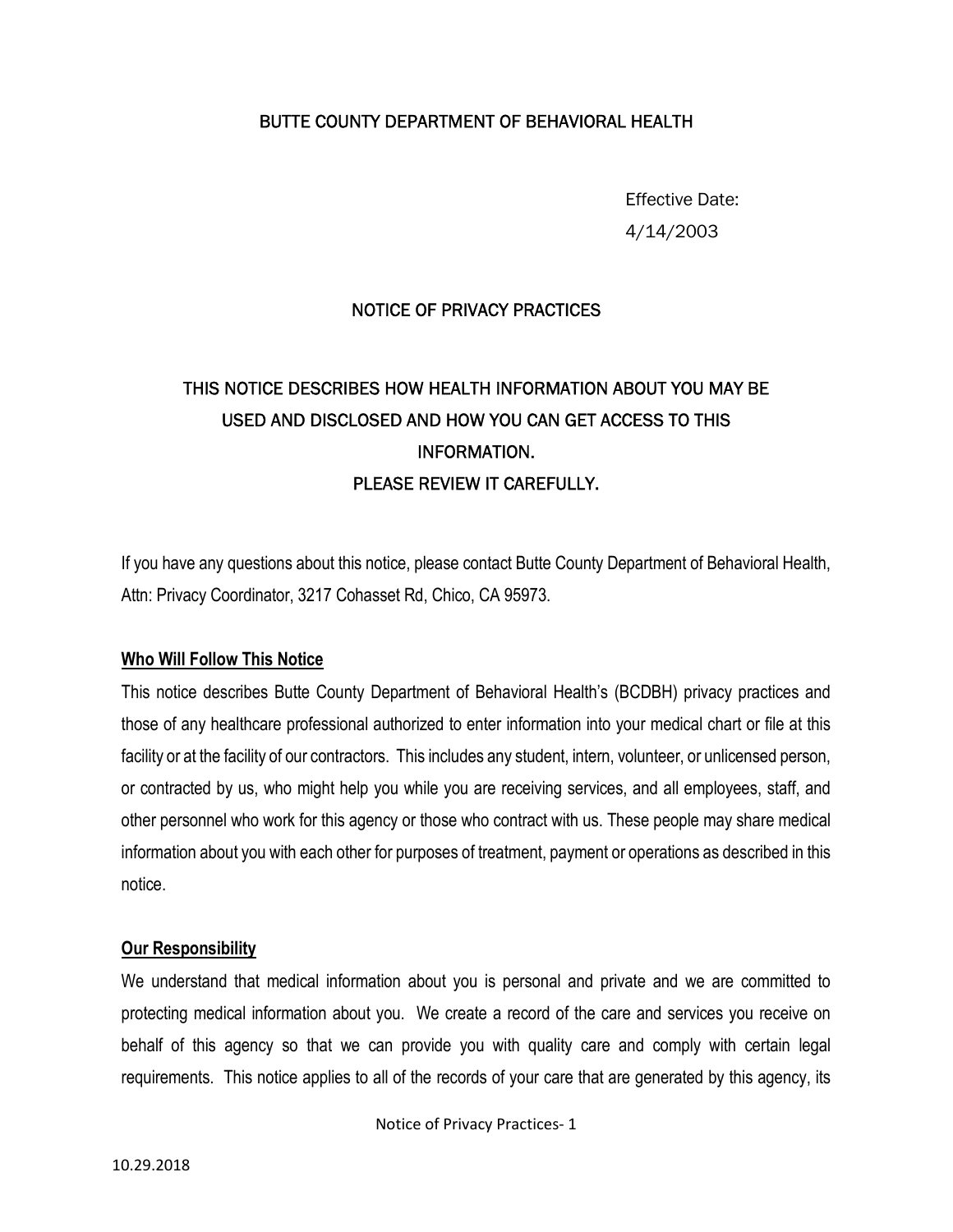providers and staff, and those who provide services to you on behalf of BCDBH. It also applies to any records we may have received from your other providers. Other providers may have different policies or notices regarding their use and disclosure of medical information created at their offices or facilities.

This notice will tell you about the ways in which we may use and disclose medical information about you. We also describe your rights and certain obligations we have regarding the use and disclosure of medical information. We are required by law to make sure that the medical information that identifies you is kept private, to give you notice of our legal duties and privacy practices with respect to this information about you, and to follow the terms of the notice currently in effect.

#### **How We May Use and Disclose Medical Information about You**

The following categories describe different ways that we use and disclose medical information. For each category of uses or disclosures we will explain what we mean and try to give some examples. Not every use or disclosure in a category will be listed. However, all of the ways we are permitted to use and disclose information will fall within one of the categories.

> For Treatment. We may use medical information about you to provide you with medical treatment or services. The term "medical treatment" includes all behavioral healthcare services that you might receive here or from our contractors (for example, outpatient mental health services, inpatient services, substance abuse treatment). We may disclose private information about your mental health care to other behavioral health care professionals at this agency as well as our contract providers, who are or may be involved in your care (such as psychiatrists, psychologists, licensed clinical social workers, marriage and family therapists, psychiatric technicians, licensed vocational nurses, and registered nurses), or to other behavioral health care staff who are involved in taking care of you at this agency or who work with this agency to provide care for its clients. For example, a licensed clinician may ask a staff member to call the office of a psychiatrist to arrange for a medication assessment appointment for you. Your clinician might then discuss with the psychiatrist concerns he or she has about you and why medications might be useful. Different staff may be involved in making a copy of an order for laboratory work to be done or to obtain a referral to an outside physician for a physical exam. Information may also be released in the course of conservatorship proceedings.

Notice of Privacy Practices- 2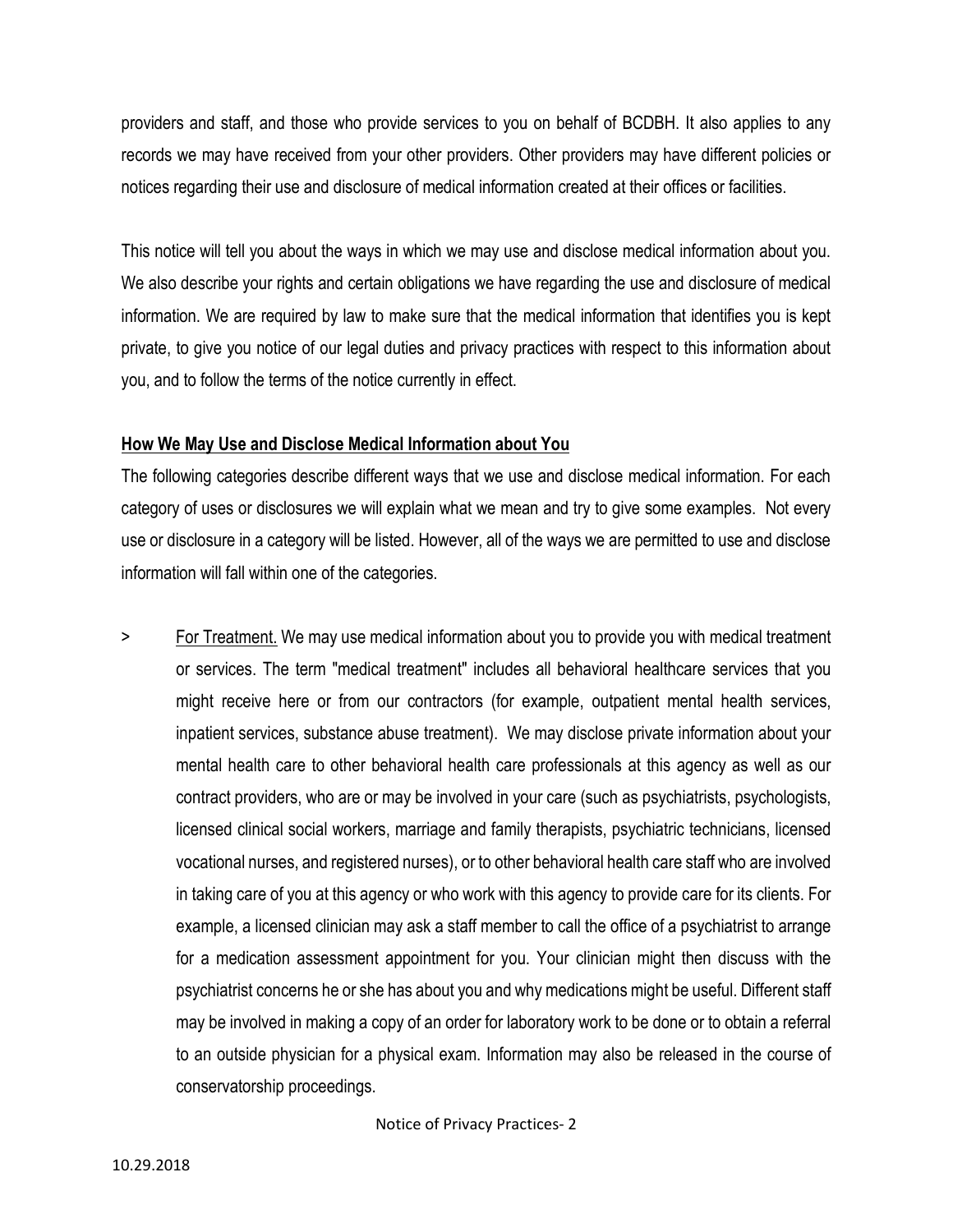If you are receiving services from our substance abuse treatment program, no information regarding those services will be shared about you with other healthcare providers outside the program without your permission unless you have a medical emergency or as otherwise required or permitted by law.

- > For Payment. We may use and disclose medical information about you so that the treatment and services you receive here may be billed to and payment may be collected from you, an insurance company, or a third party. For example, we may need to give your health plan information about treatment or counseling you received here so that they will pay us or reimburse you for the services. We may also tell them about treatment or services we plan to provide in order to obtain prior approval or to determine whether your plan will cover the treatment. If you are receiving services from our substance abuse treatment program, your signed authorization will be obtained before we contact your insurance company or other third party for reimbursement.
- > For Health Care Operations. We may use and disclose medical information about you for our own operations. These uses and disclosures are necessary to run the agency and to make sure that all of our clients receive quality care. For example, we may use medical information to review our treatment and services and to evaluate the performance of the staff in caring for you. We may also combine medical information about many clients to help decide what additional services we should offer, what services are not needed, and whether certain new treatments are effective. We may also disclose information to behavioral healthcare professions, doctors, nurses, technicians, other behavioral healthcare staff, students, interns and other agency staff for review or learning purposes. We may disclose information for purposes of quality assurance and peer review. We may combine information we have with information from other agencies to compare how we are doing and where we can make improvements in the care and services we offer. We will remove information that identifies you from this set of medical information so that others may use it to study health care and health care delivery without learning who the specific patients are. We may also use them in audits, fraud and abuse programs, planning, and managing the Medi-Cal program.
- Notice of Privacy Practices- 3 > Appointment Reminders. We may use and disclose information to contact you as a reminder that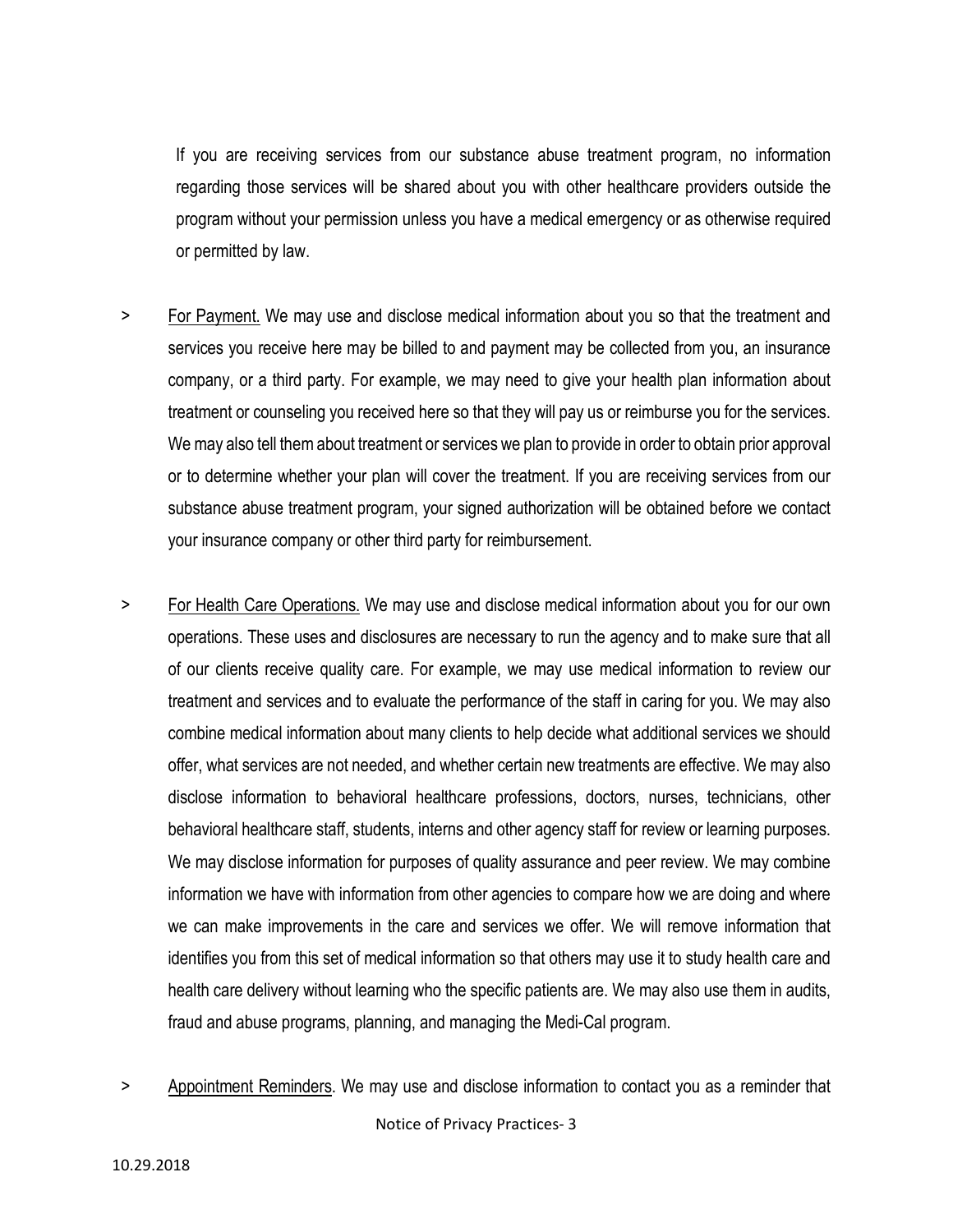you have an appointment for treatment.

- > Treatment Alternatives. We may use and disclose information about you to tell you about or recommend possible treatment options or alternatives that might be of interest to you.
- > Health-Related Benefits and Services. We may use and disclose medical information about you to tell you about health-related benefits or services that might be of interest to you, i.e. free health exams, food programs, and other topics.
- > Individuals Involved in Your Care or Payment for Your Care. With your permission we may release limited medical information about you to a friend or family member who is involved in your medical care or who helps pay for your care. For example, if you ask a family member to pick up a medication for you at the pharmacy we may tell that person what the medication is and when it will be ready to pick up.
- > As Required by Law. We will disclose medical information about you when required to do so by federal, state, or local law. For example, if we reasonably suspect child abuse or elder abuse, we are required by law to report it. Or, information may need to be disclosed to the Department of Health and Human Services to make sure that your rights have not been violated.
- > To Avert a Serious Threat to Health or Safety. We may use and disclose medical information about you when necessary to prevent a serious threat to your health and safety, or to the health and safety of the public or another person. Any disclosure however, would only be to someone who we believe would be able to prevent the threat or harm from happening.
- > For Appeals: You or your health care provider may appeal Medi-Cal decisions made about your health care services. Your health information may be used to decide these appeals.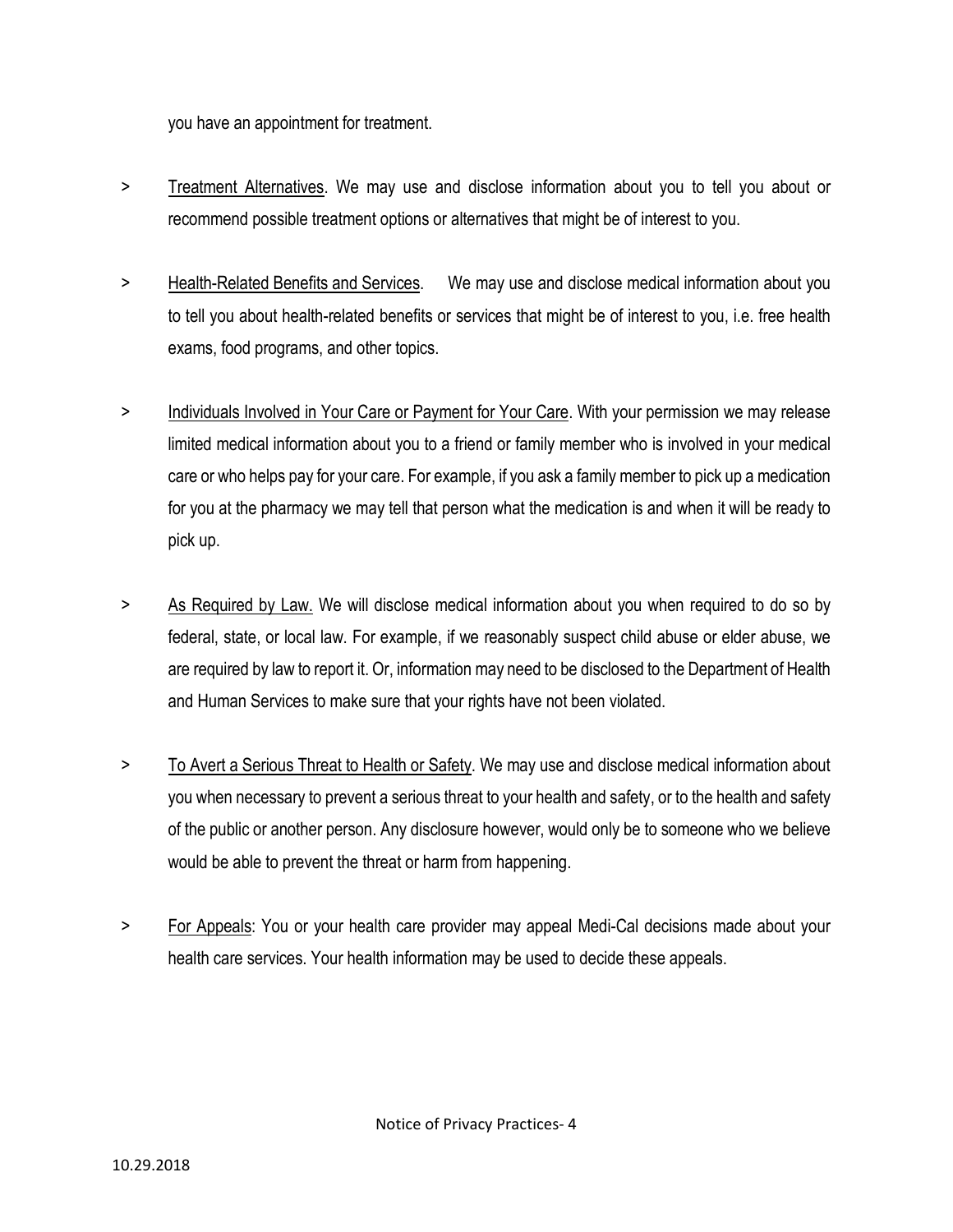## **Special Situations**

- > Multi-disciplinary Teams. We may share information with professionals serving on "multi-disciplinary personnel" teams if the information is relevant to the prevention, identification, management, or treatment of an abused child and his or her parents.
- > Military and Veterans. If you are a member of the armed forces, we may release medical information about you as required by military command authorities. We may also release medical information about foreign military personnel to the appropriate foreign military authority.
- > Workers' Compensation. We may release medical information about you for workers' compensation or similar programs. These programs provide benefits for work-related injuries or illness.
- > Public Health Risks. We may disclose medical information about you for public health activities. These activities generally include the following:
	- to prevent or control disease, injury or disability;
	- to report births and deaths
	- to report the abuse or neglect of children, elders and dependent adults;
	- to report reactions to medications or problems with products;
	- $\blacksquare$  to notify people of recalls of products they may be using;
	- to notify a person who may have been exposed to a disease or may be at risk for contracting or spreading a disease or condition;
	- to notify the appropriate government authority if we think a patient has been the victim of abuse or neglect.
- > Health Oversight Activities. We may disclose medical information to a health oversight agency for activities authorized by law. These oversight activities include, for example, audits, investigations, inspections, and licensure. These activities are necessary for the government to monitor the health care system, government programs, and compliance with civil rights laws.
- Notice of Privacy Practices- 5 > Lawsuits and Disputes. If you are involved in a lawsuit or dispute, we may disclose medical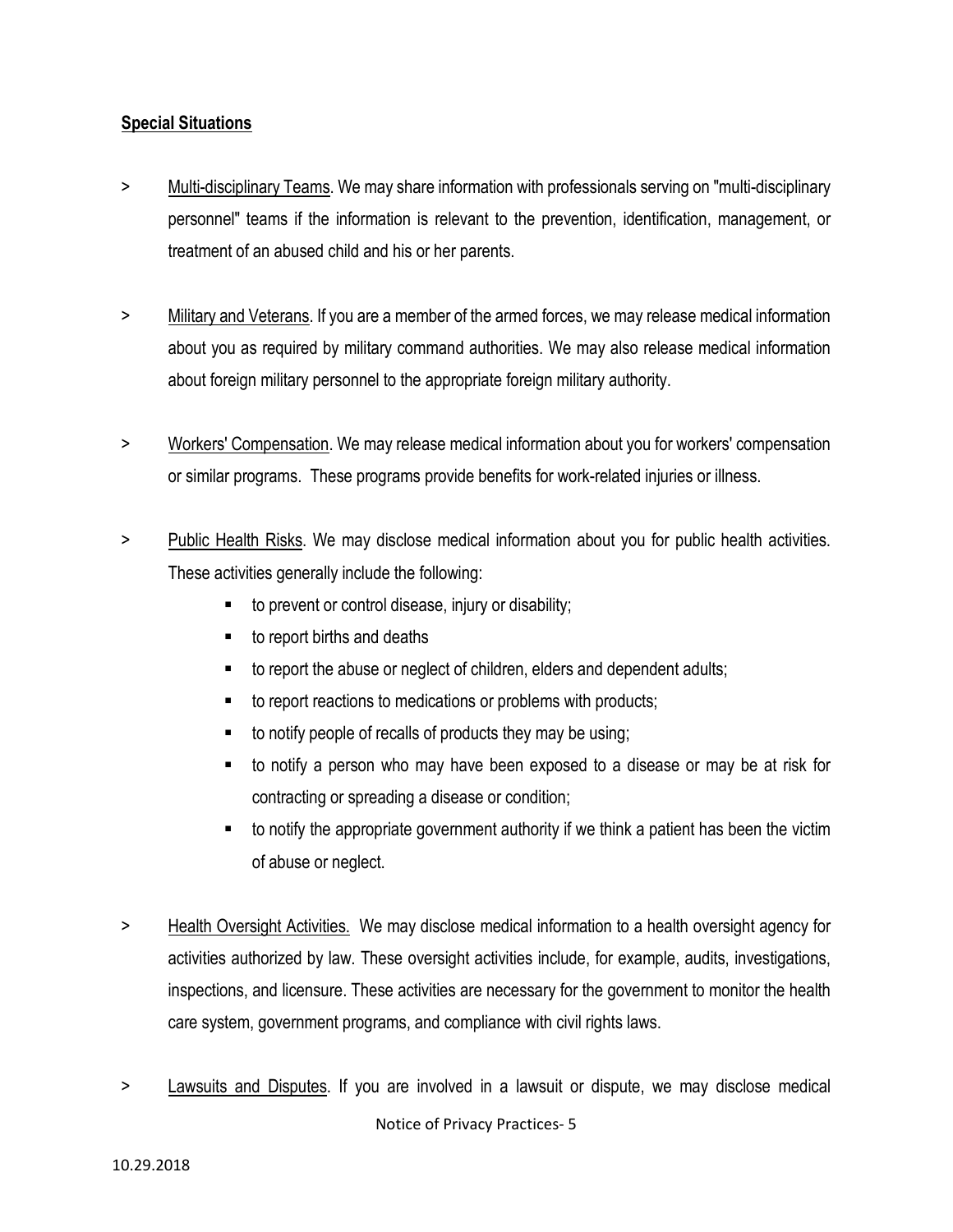information about you in response to a court or administrative order. We may also disclose medical information about you in response to a subpoena, discovery request, or other lawful process by someone else involved in the dispute, but only as authorized by law and only if efforts have been made to tell you about the request (which may include written notice to you) or to obtain an order protecting the information requested.

- > Law Enforcement. We may release medical information if asked to do so by a law enforcement official:
	- in response to a court order, subpoena, warrant, summons or similar process;
	- to identify or locate a suspect, fugitive, material witness, or missing person if authorized by law;
	- to provide information about the victim of a crime, under certain limited circumstances;
	- to provide information about a death we believe may be the result of criminal conduct;
	- to report criminal conduct at our facility, or threats of such conduct against our staff or facility;
- > National Security and Intelligence Activities. We may release medical information about you to authorized federal officials for intelligence, counterintelligence, and other national security activities authorized by law.
- > Security Clearances. We may use medical information about you to make decisions regarding your medical stability for a security clearance or service abroad. We may also release your medical suitability determination to the officials in the Department of State who need access to that information for these purposes.
- > Coroners, Medical Examiners and Funeral Directors. We may release medical information to a coroner or medical examiner under certain circumstances. This may be necessary, for example, to identify a deceased person or determine the cause of death.
- Notice of Privacy Practices- 6 > Protective Services for the President and Others We may disclose medical information about you to authorized federal officials so they may provide protection to the President, or other constitutionally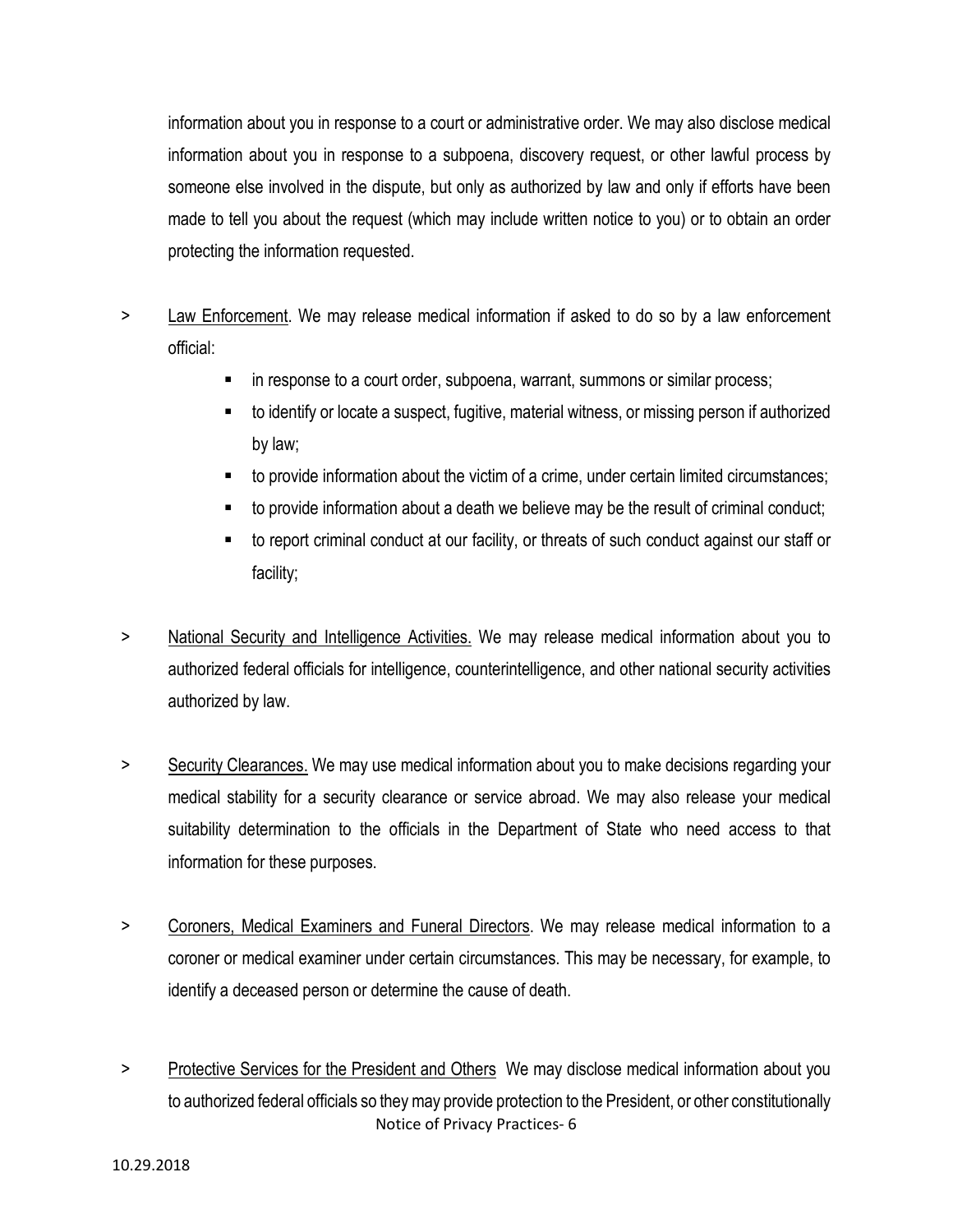elected officials.

> Inmates. If you are an inmate or ward in a correctional institution or under the custody of law enforcement official, we may release information about you to the correctional institution or law enforcement official if necessary to provide you with healthcare, to protect your health and safety or the health and safety of others, or for the safety and security of the correctional institution.

## **Your Rights Regarding Medical Information About You.**

You have the following rights regarding medical information we maintain about you:

> Right to Inspect and Copy. You have the right to inspect and copy medical information that may be used to make decisions about your care. Usually this includes medical and billing records, but may not include some mental health information.

To inspect and copy medical information that may be used to make decisions about you, you must submit your request in writing to Privacy Coordinator, Butte County Department of Behavioral Health, 3217 Cohasset Rd, Chico, CA 95973. If you request a copy of the information we may charge a fee for the costs of copying, mailing or other supplies associated with your request.

We may deny your request to inspect and copy in certain very limited circumstances. If you are denied access to medical information you may request that the denial be reviewed. Another licensed health care professional chosen by the facility will review your request and the denial. The person conducting the review will not be the person who denied your request. We will comply with the outcome of the review. If as a result of the review you are still denied access you may arrange to have another healthcare professional review your record on your behalf.

> Right to Amend. If you feel that medical information we have about you is incorrect or incomplete, you may ask us to amend the information. You have the right to request an amendment for as long as the information is kept by or for the facility.

Notice of Privacy Practices- 7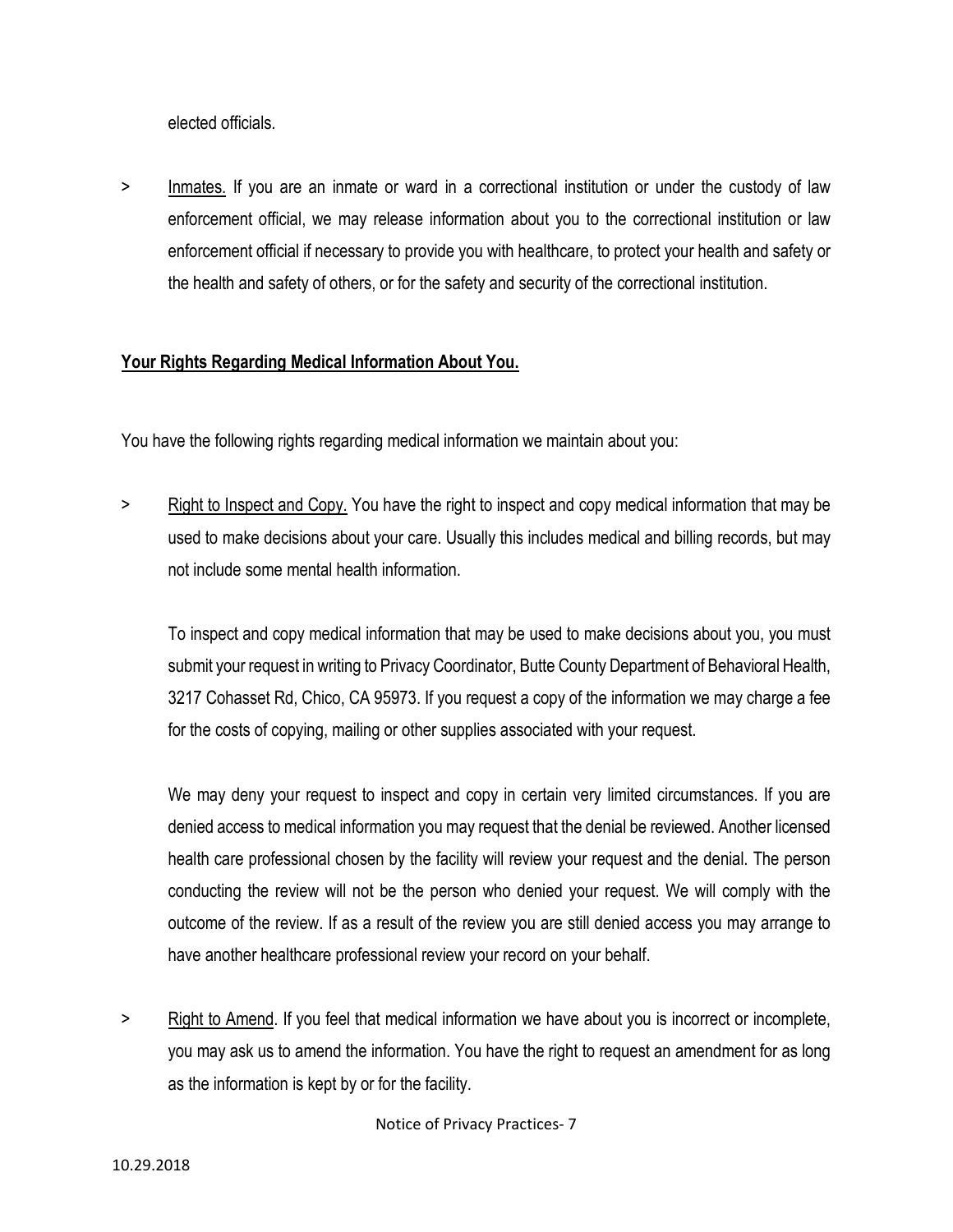To request an amendment, you request must be made in writing and submitted to Privacy Coordinator, Butte County Department of Behavioral Health, 3217 Cohasset Rd, Chico, CA 95973. In addition, you must provide a reason that supports your request.

We may deny your request for an amendment if it is not in writing or does not include a reason to support the request. In addition, we may deny your request if you ask us to amend information that:

- was not created by us, unless the person or entity that created the information is no longer available to make the amendment;
- $\blacksquare$  is not part of the medical information kept by or for the facility;
- is not part of the information which you would be permitted to inspect or copy; or
- is accurate and complete.
- > Right to Authorize us to Use or Disclose Your Information. You have the right to authorize us to use or disclose your private health information to other healthcare providers and/or individuals who are working together to coordinate and provide services to you. This may include Community Based Organizations, school officials, probation, social services, and others. You may also authorize us to disclose protected health information to your attorney, a consumer rights advocate, your health care agent, to a family member, or to anyone else you designate. We have the right to monitor, and to approve such requests as allowed and permitted under the law. We must comply with your request that your records be released to your attorney or to a consumer rights advocate who is acting upon your behalf.
- > Right to an Accounting of Disclosures. You have the right to request an "accounting of disclosures." This is a list of the disclosures we made of medical information about you other than for our own uses for treatment, payment and health care operations, as those functions are described above, and for certain other disclosures we are not required to account for, such as or as a result of your request that we disclose information to a third party.

Notice of Privacy Practices- 8 To request this list or accounting of disclosures, you must submit your request in writing to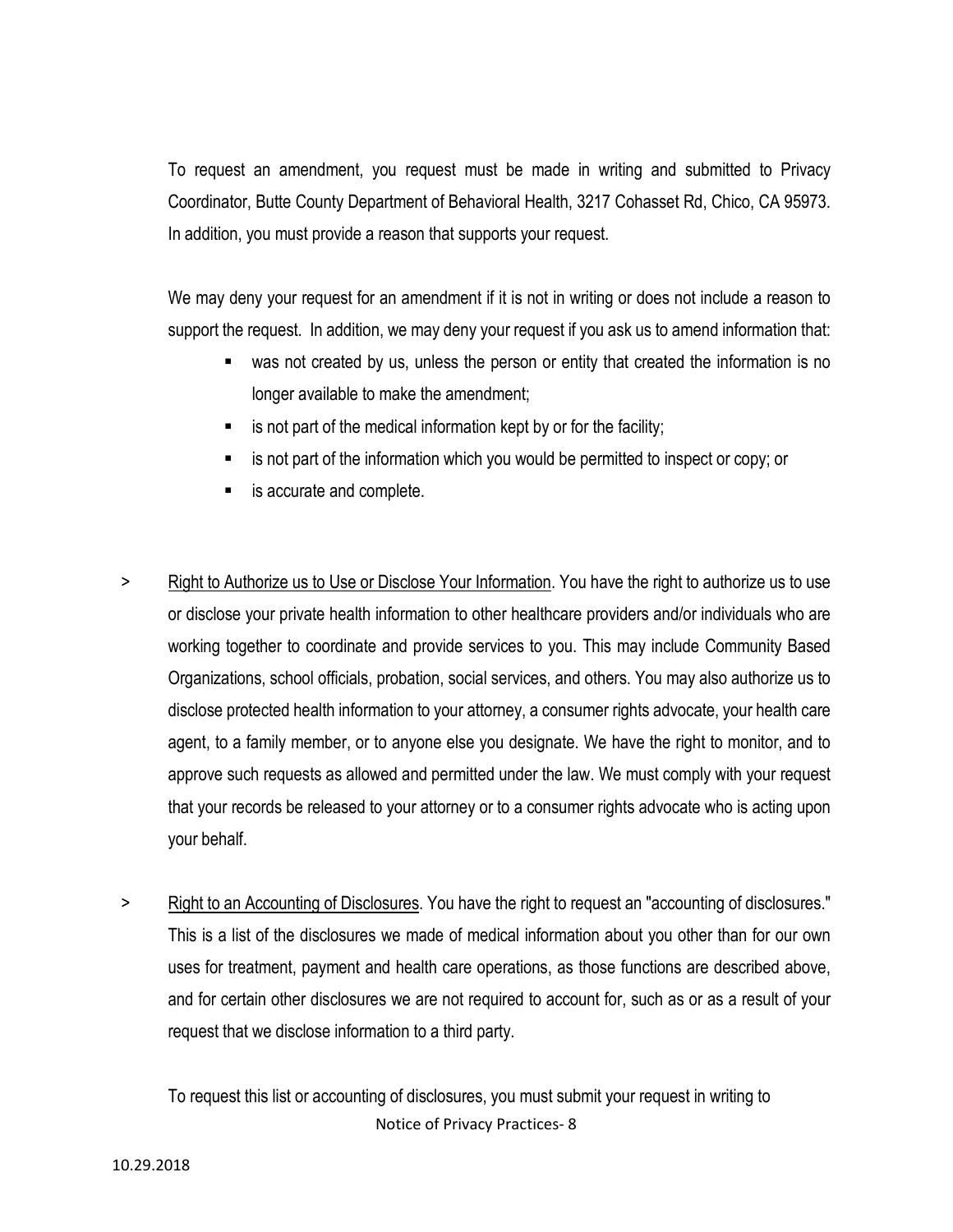Privacy Coordinator, Butte County Department of Behavioral Health, 3217 Cohasset Rd, Chico, CA 95973. Your request must state a time period which may not be longer than six years and may not include dates before April 14, 2003. Your request should indicate in what form you want the list (for example, on paper or electronically). The first list you request within a 12 month period will be free. For additional lists, we may charge you for the costs of providing the list. We will notify you of the cost involved and you may choose to withdraw or modify your request at that time before any costs are incurred.

> Right to Request Restrictions. You have the right to request a restriction or limitation on the medical information we use or disclose about you for treatment, payment or health care operations. You also have the right to request a limit on the medical information we disclose about you to someone who is involved in your care or the payment for your care, like a family member of friend. For example, you could ask that we do not use or disclose any information to a friend or family member about your diagnosis or treatment.

**We are not required to agree to your request**. If we agree to your request to limit how we use your information for treatment, payment or healthcare operations we will comply with your request unless the information is needed to provide you with emergency treatment.

To request restrictions, you must make your request in writing to your provider. In your request, you must tell us what information you want to limit, whether you want to limit our use, disclosure or both, and to whom you want the limits to apply. For example, if you are a minor receiving care pursuant to minor consent for sensitive services, you might tell us not to bill your parents' insurance company for those services. This information will be written in your medical chart and other sources of payment will be sought.

> Right to Request Confidential Communications. You have the right to request that we communicate with you about medical matters in a certain way or at a certain location. For example, you can ask that we only contact you at work or by mail.

Notice of Privacy Practices- 9 To request confidential communications, you must make your request in writing to your provider. We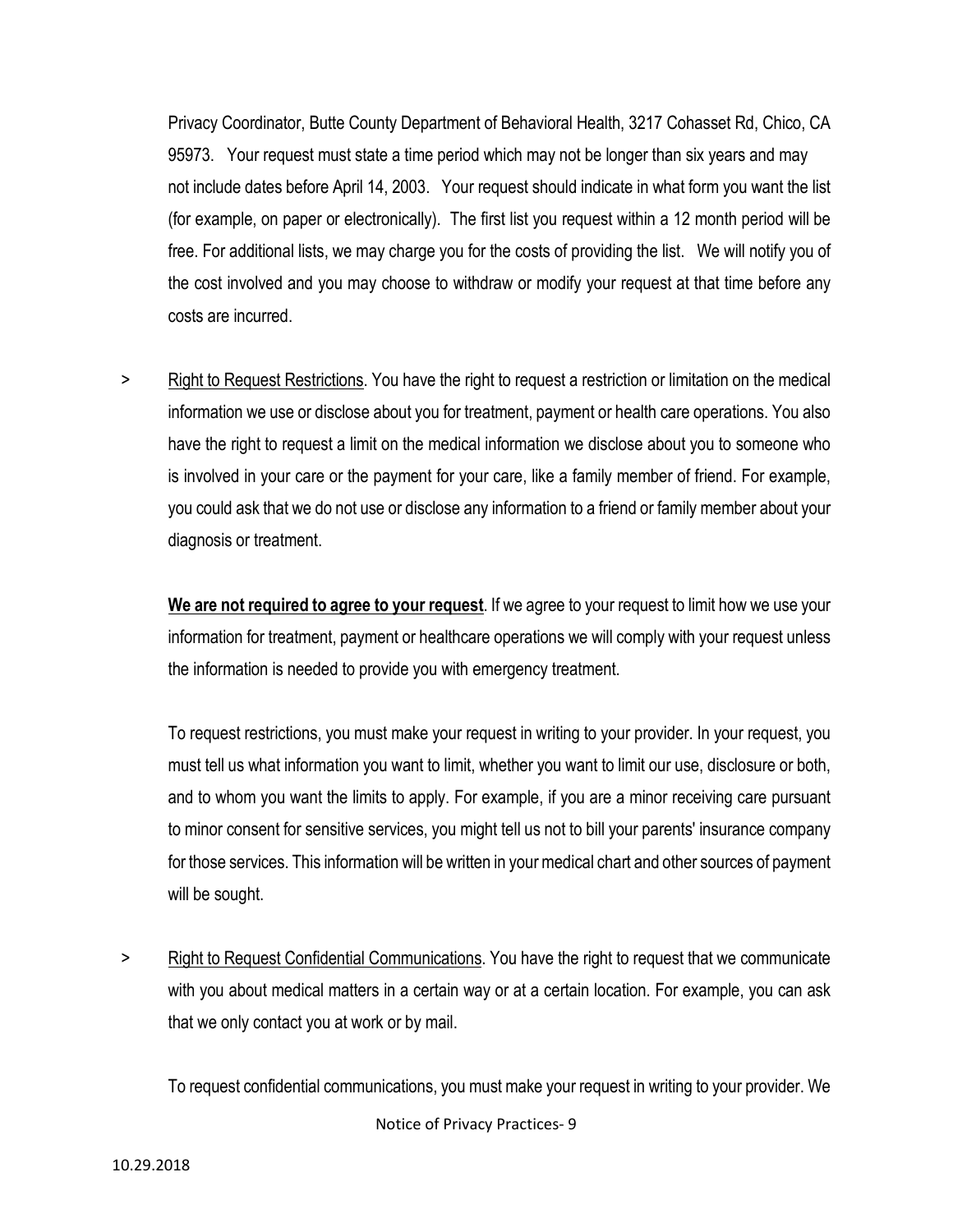will not ask you for the reason for your request. We will accommodate all reasonable requests. Your request must specify how or where you wish to be contacted.

> Right to a Paper Copy of the Notice. You have the right to a paper copy of this notice. You may ask us to give you a copy of this notice at any time. Even if you have agreed to receive this notice electronically, you are still entitled to a paper copy of this notice.

You may obtain a copy of this notice from your provider or from the Privacy Coordinator, Butte County Department of Behavioral Health, 3217 Cohasset Rd, Chico, CA 95973. **That office is generally open from Monday to Friday from 9:00 a.m. to 4:00 p.m. (except holidays).**

## **Changes to this Notice**

We reserve the right to change this notice. We reserve the right to make the revised or changed notice effective for medical information we already have about you as well as any information we receive in the future. We will post a copy of the current notice in our facilities. The notice will contain on the first page, in the top right-hand corner, the effective date. In addition, each time you register for new services we will offer you a copy of the current notice in effect.

## **Complaints**

If you believe your privacy rights have been violated, you may file a complaint with BCDBH or with the Secretary of the Department of Health and Human Services. To file a complaint with BCDBH, contact the Privacy Coordinator at Butte County Department of Behavioral Health, 3217 Cohasset Rd, Chico, CA 95973 who is the person responsible for handling complaints. This may be the same person named on the first page who can provide you with more information about this notice and our confidentiality practices. All complaints must be submitted in writing.

You will not be penalized for filing a complaint.